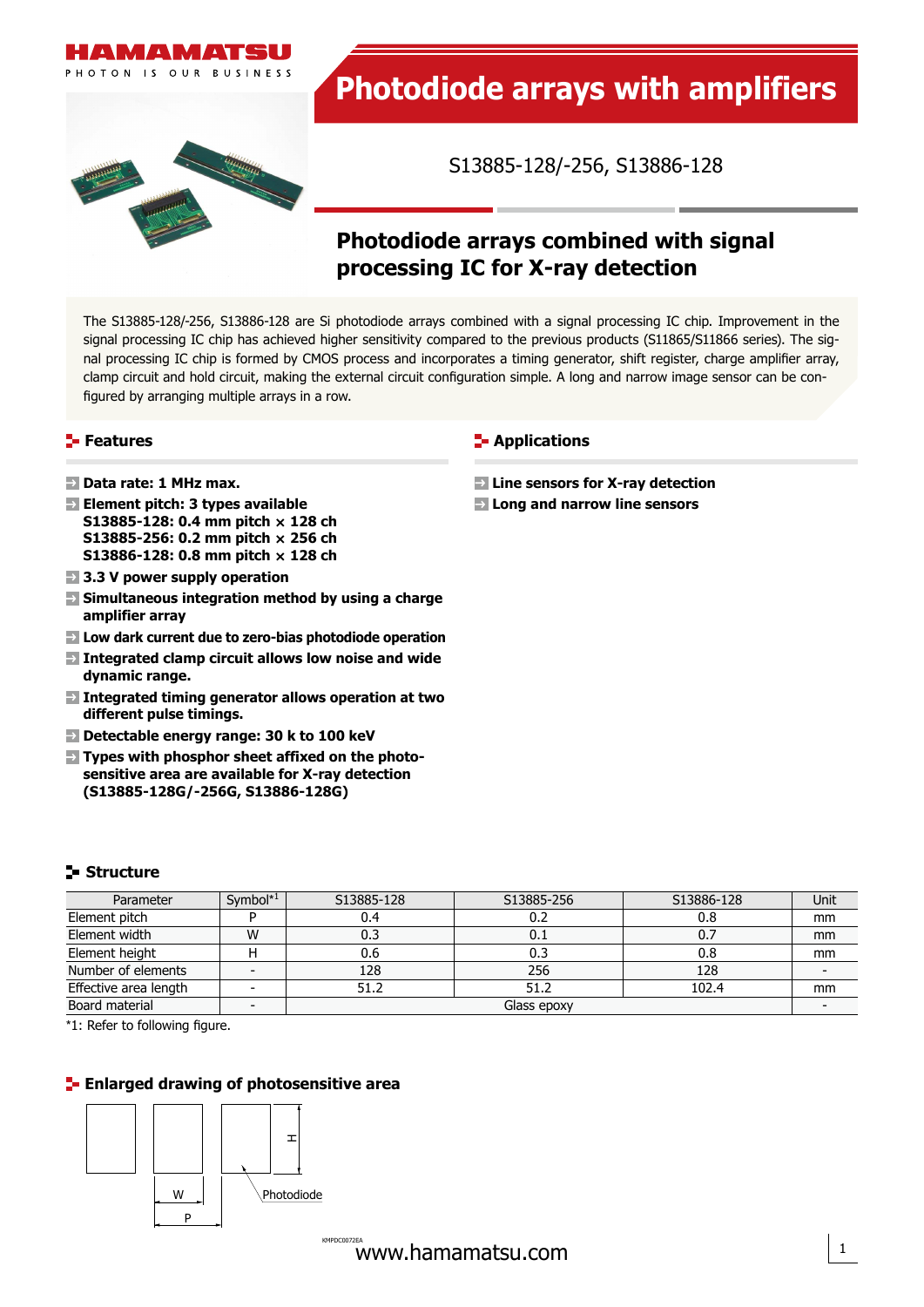# **Absolute maximum ratings (Ta=25 °C unless otherwise noted)**

| Parameter                         | Symbol      | Value            | Unit |
|-----------------------------------|-------------|------------------|------|
| Supply voltage                    | Vdd         | $-0.3$ to $+4.2$ |      |
| Reference voltage                 | Vref        | $-0.3$ to $+4.2$ | ٧    |
| Photodiode voltage                | Vpd         | $-0.3$ to $+4.2$ |      |
| Gain selection terminal voltage   | Vgain       | $-0.3$ to $+4.2$ | v    |
| Master/slave selection voltage    | Vms         | $-0.3$ to $+4.2$ |      |
| Clock pulse voltage               | V(CLK)      | $-0.3$ to $+4.2$ | v    |
| Reset pulse voltage               | V(RESET)    | $-0.3$ to $+4.2$ |      |
| External start pulse voltage      | V(EXTSP)    | $-0.3$ to $+4.2$ | v    |
| Operating temperature*2           | Topr        | $-5$ to $+60$    | °C   |
| Storage temperature* <sup>2</sup> | <b>Tstg</b> | $-10$ to $+70$   | °C   |

\*2: No dew condensation

When there is a temperature difference between a product and the surrounding area in high humidity environment, dew condensation may occur on the product surface. Dew condensation on the product may cause deterioration in characteristics and reliability.

Note: Exceeding the absolute maximum ratings even momentarily may cause a drop in product quality. Always be sure to use the product within the absolute maximum ratings.

# **Recommended terminal voltage (Ta=25 °C)**

| Parameter                      |              | Symbol     | Min.       | Typ.        | Max.         | <b>Unit</b> |
|--------------------------------|--------------|------------|------------|-------------|--------------|-------------|
| Supply voltage                 |              | Vdd        | 3.0        | 3.3         | 3.6          | v           |
| Reference voltage              |              | Vref       | Vdd - 1.0  | $Vdd - 0.8$ | Vdd - 0.6    | v           |
| Photodiode voltage             |              | Vpd        |            | Vref        |              | v           |
| Gain selection terminal        | High gain    | Vgain      | Vdd - 0.25 | Vdd         | $Vdd + 0.25$ | v           |
| voltage                        | Low gain     |            |            |             | 0.25         | v           |
| Master/slave selection voltage | High level*3 | <b>Vms</b> | Vdd - 0.25 | Vdd         | $Vdd + 0.25$ |             |
|                                | Low level*4  |            |            |             | 0.25         | v           |
| Clock pulse voltage            | High level   | V(CLK)     | Vdd - 0.25 | Vdd         | $Vdd + 0.25$ |             |
|                                | Low level    |            | O          |             | 0.25         | v           |
|                                | High level   |            | Vdd - 0.25 | Vdd         | $Vdd + 0.25$ | v           |
| Reset pulse voltage            | Low level    | V(RESET)   |            |             | 0.25         |             |
|                                | High level   |            | Vdd - 0.25 | Vdd         | $Vdd + 0.25$ | v           |
| External start pulse voltage   | Low level    | V(EXTSP)   |            |             | 0.25         | v           |

\*3: Parallel

\*4: Serial at 2nd or later stages

# **Electrical characteristics [Ta=25 °C, Vdd=3.3 V, V(CLK)=V(RESET)=3.3 V]**

|                                        | Parameter  | Symbol | Min. | Typ.  | Max. | Unit    |
|----------------------------------------|------------|--------|------|-------|------|---------|
| Clock pulse frequency*5                |            | f(CLK) | 40   |       | 4000 | kHz     |
| S13885/S13886-128                      |            |        |      |       | 7568 |         |
| Line rate $*6$                         | S13885-256 | LR     |      |       | 3844 | lines/s |
| Output impedance                       |            | Zo     |      |       |      | kΩ      |
| S13885/S13886-128                      |            | Ic     |      | 36    |      | mA      |
| Current consumption                    | S13885-256 |        |      | 72    |      |         |
| High gain<br>Charge amplifier feedback |            | Cf     |      | 0.125 |      | pF      |
| capacitance                            | Low gain   |        |      | 0.25  |      |         |

\*5: Video data rate is 1/4 of f(CLK).

\*6: The values depend on the clock pulse frequency.

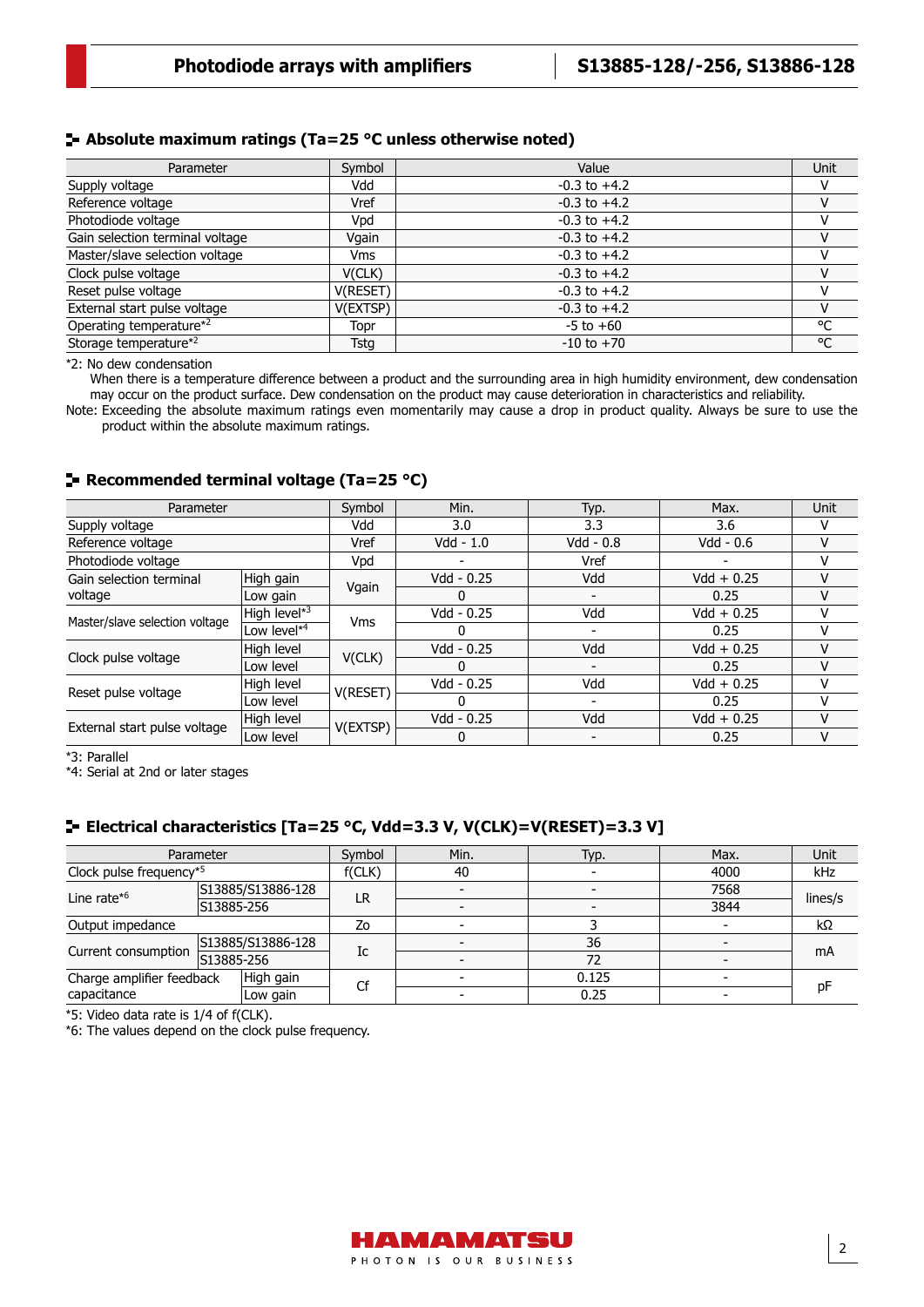# **E** Electrical and optical characteristics [Ta=25 °C, Vdd=3.3 V, V(CLK)=V(RESET)=3.3 V, Vgain=3.3 V (high gain), 0 V (low gain)]

| Parameter                                 |           |                      |                          | S13885-128G           |                          |                       | S13885-256G    |                          | S13886-128G              |                          | Unit                     |                |
|-------------------------------------------|-----------|----------------------|--------------------------|-----------------------|--------------------------|-----------------------|----------------|--------------------------|--------------------------|--------------------------|--------------------------|----------------|
|                                           |           | Symbol               | Min.                     | Typ.                  | Max.                     | Min.                  | Typ.           | Max.                     | Min.                     | Typ.                     | Max.                     |                |
| Spectral response range                   |           |                      |                          | 200 to 1000           |                          | 200 to 1000           |                | 200 to 1000              |                          | nm                       |                          |                |
| Peak sensitivity wavelength <sup>*7</sup> |           | λp                   | $\overline{\phantom{a}}$ | 720                   |                          |                       | 720            | $\overline{\phantom{0}}$ | $\overline{\phantom{a}}$ | 720                      | $\overline{\phantom{0}}$ | nm             |
| Dark output                               | High gain |                      | $\blacksquare$           | 0.02                  | 0.2                      | -                     | 0.02           | 0.2                      | $\overline{\phantom{a}}$ | 0.02                     | 0.2                      | mV             |
| voltage*8                                 | Low gain  | <b>V<sub>D</sub></b> | $\overline{\phantom{a}}$ | 0.01                  | 0.1                      |                       | 0.01           | 0.1                      | $\overline{\phantom{0}}$ | 0.01                     | 0.1                      |                |
| Saturation output voltage                 |           | Vsat                 |                          | Vref - 1.0 Vref - 0.7 | ۰                        | Vref - 1.0 Vref - 0.7 |                | $\overline{a}$           | Vref - 1.0 Vref - 0.7    |                          |                          | v              |
| Saturation                                | High gain |                      | $\overline{\phantom{0}}$ | 0.3                   | 0.4                      |                       | 1.8            | 2.3                      | $\blacksquare$           | 0.1                      | 0.13                     |                |
| exposure*7 *9                             | Low gain  | Pin_sat              | -                        | 0.6                   | 0.8                      |                       | 3.6            | 4.5                      | $\overline{\phantom{a}}$ | 0.2                      | 0.26                     | $m/x \cdot s$  |
| Photosensitivity*7 *9                     | High gain | Sw                   | 4800                     | 6000                  | $\overline{\phantom{0}}$ | 800                   | 1000           | $\overline{\phantom{0}}$ | 14080                    | 17600                    |                          |                |
|                                           | Low gain  |                      | 2400                     | 3000                  | $\overline{\phantom{0}}$ | 400                   | 500            | $\overline{\phantom{0}}$ | 7040                     | 8800                     | $\blacksquare$           | $V/lx \cdot s$ |
| Photoresponse nonuniformity*10            |           | <b>PRNU</b>          | $\overline{\phantom{a}}$ | $\qquad \qquad$       | ±10                      |                       | $\blacksquare$ | ±10                      | $\overline{\phantom{a}}$ | $\overline{\phantom{0}}$ | ±10                      | $\%$           |
| Readout noise*11                          | High gain | Nread                | $\overline{\phantom{0}}$ | 1.0                   | 1.5                      |                       | 0.6            | 0.9                      | $\overline{\phantom{a}}$ | 1.7                      | 2.6                      | mV rms         |
|                                           | Low gain  |                      | $\overline{\phantom{a}}$ | 0.6                   | 0.9                      |                       | 0.4            | 0.6                      | $\overline{\phantom{0}}$ | 1.0                      | 1.5                      |                |
| Output offset voltage*12                  |           | Voffset              | $\overline{\phantom{a}}$ | Vref                  |                          |                       | Vref           | $\overline{\phantom{0}}$ | $\blacksquare$           | Vref                     |                          | v              |

\*7: Measured without phosphor sheet

\*8: Integration time ts=1 ms

\*9: Measured with a 2856 K tungsten lamp

\*10: Photoresponse nonuniformity (PRNU) is the output nonuniformity that occurs when the photosensitive area is uniformly illuminated by light which is approx. 50% of the saturation level. PRNU is defined as follows:

PRNU =  $ΔX/X \times 100$  [%]

X: average output of all elements, ∆X: difference between X and the maximum or minimum output, whichever is larger.

\*11: Video data rate=1 MHz, dark state, ts=1 ms

\*12: Video output is negative-going output with respect to the output offset voltage.



### **F** Output waveform of one element

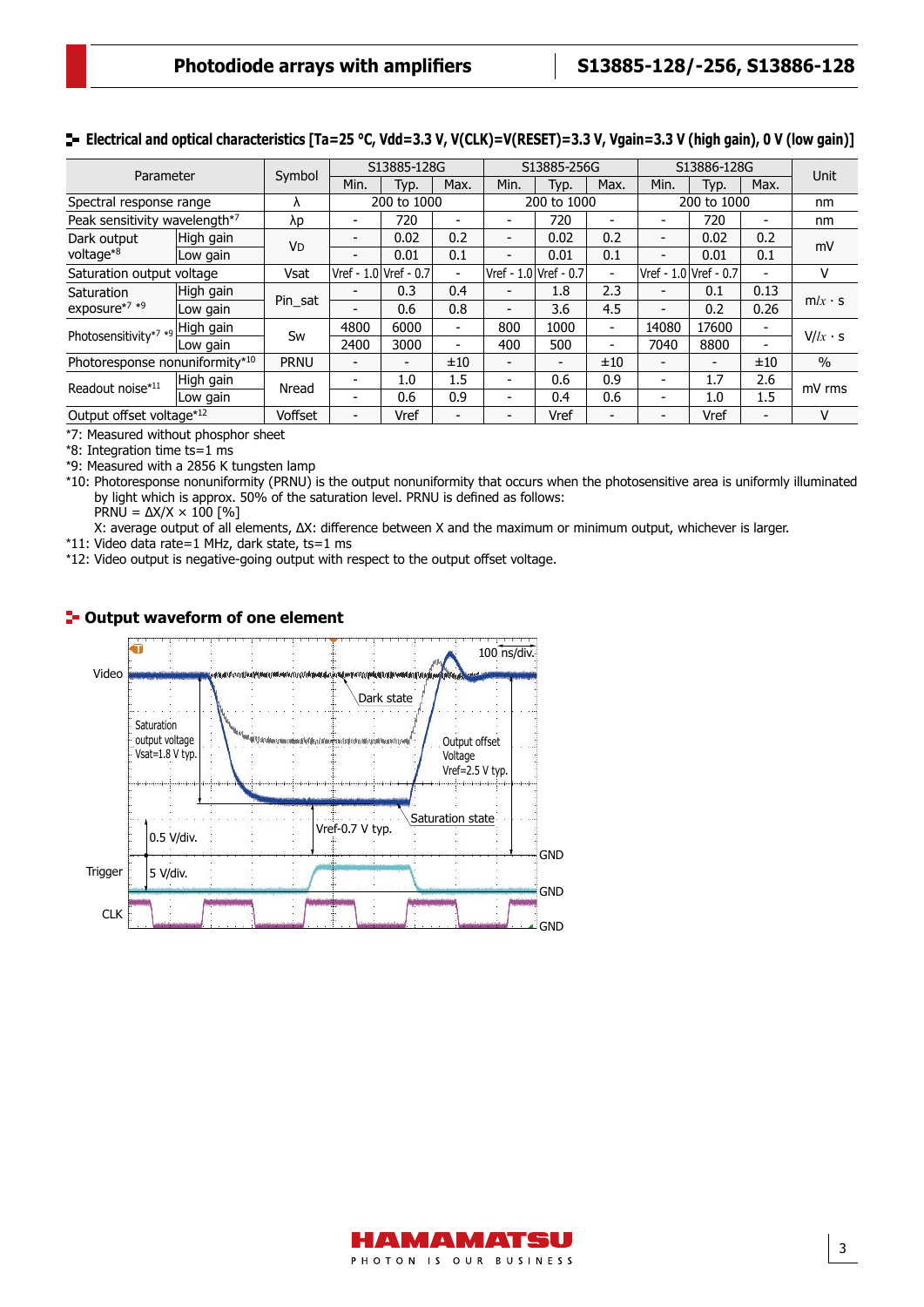





When the fluorescent screen is attached, the spectral response becomes smooth due to the effects of the adhesive resin.

4



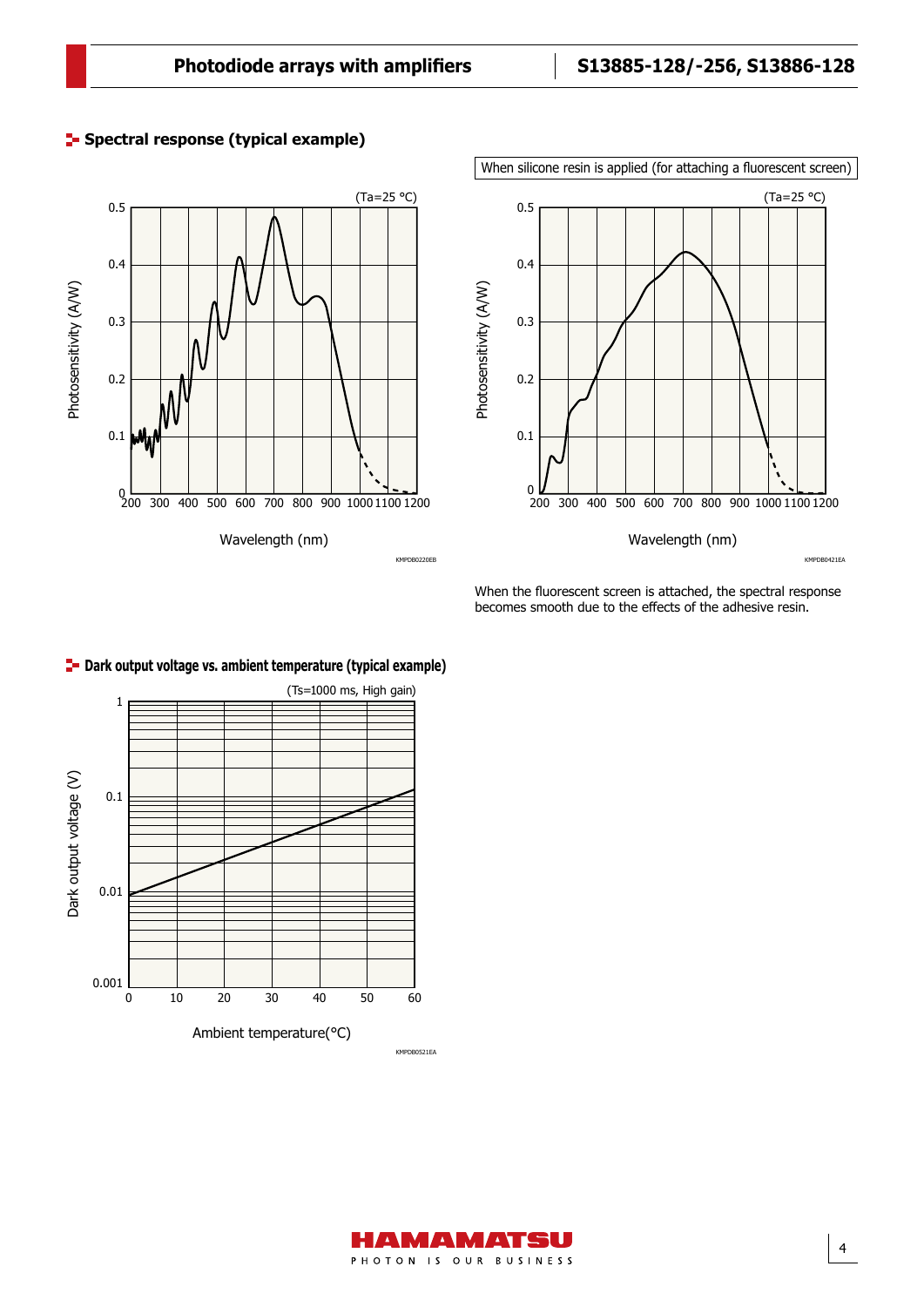# **Block diagram**





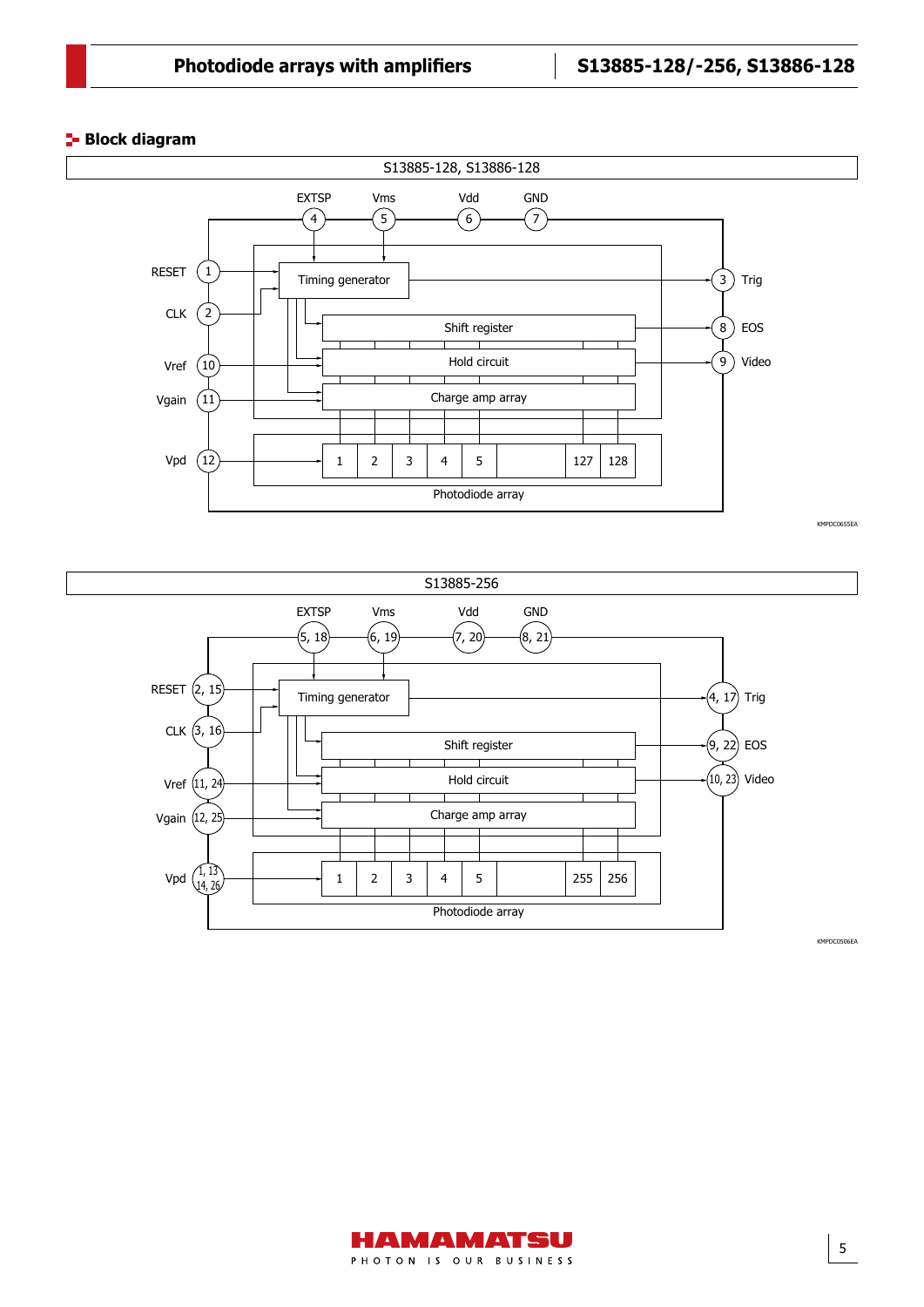#### **Timing chart** Timing chart



Parameter Symbol Min. Typ. Max. Unit Clock pulse width  $\qquad \qquad \qquad$  tpw(CLK) 250 - 25000 ns Clock pulse rise/fall times tr(CLK), tf(CLK) tr(CLK) 0 20 30 ns<br>Reset pulse width 1 to the the the transfer transfer to the the transfer transfer to the transfer transfer to the transfer transfer to the transfer transfer t Reset pulse width 1 tpw(RESET1) 25 - CLK<br>Reset pulse width 2 tpw(RESET2) 40 - CLK Reset pulse width 2 the control of the control of the the type (RESET2)  $\vert$  40  $\vert$  -  $\vert$  -Reset pulse rise/fall times<br>
Clock pulse-reset pulse timing 1 the set of the set of the set of the set of the set of the set of the set of the set of the set of the set of the set of the set of the set of the set of the se Clock pulse-reset pulse timing 1 the set of the set of the set of the set of the set of the set of the set of the set of the set of the set of the set of the set of the set of the set of the set of the set of the set of th Clock pulse-reset pulse timing 2 t2 d -20 0 20 ns

1. The internal timing circuit starts operation at the falling edge of CLK immediately after a RESET pulse goes low.

2. When the falling edge of this CLK is counted as 1 clock, the video signal of the 1st channel appears between 18.5 clocks and 20.5 clocks. Subsequent video signals appear every 4 clocks.

3. The trigger pulse for the 1st channel rises at a timing of 19.5 clocks and then rises every 4 clocks. The rising edge of each trigger pulse is the recommended timing for data acquisition.

4. Signal charge integration time equals [the high period of a RESET pulse - 22 clocks]. The charge integration starts at the fall of the 30th clock after the rise of the RESET pulse and ends at the fall of the 8th clock after the fall of the RESET pulse. After the RESET pulse next changes from high to low, signals integrated within this period are sequentially read out as time-series signals by the shift register operation. The rise and fall of a RESET pulse must be synchronized with the rise of a CLK pulse, but the rise of a RESET pulse must be set outside the video output period. One cycle of RESET pulses cannot be set shorter than the time equal to [16.5 + 4 × N (number of elements)] clocks.

5. The video signal after an EOS signal output becomes a high impedance state, and the video output will be indefinite.

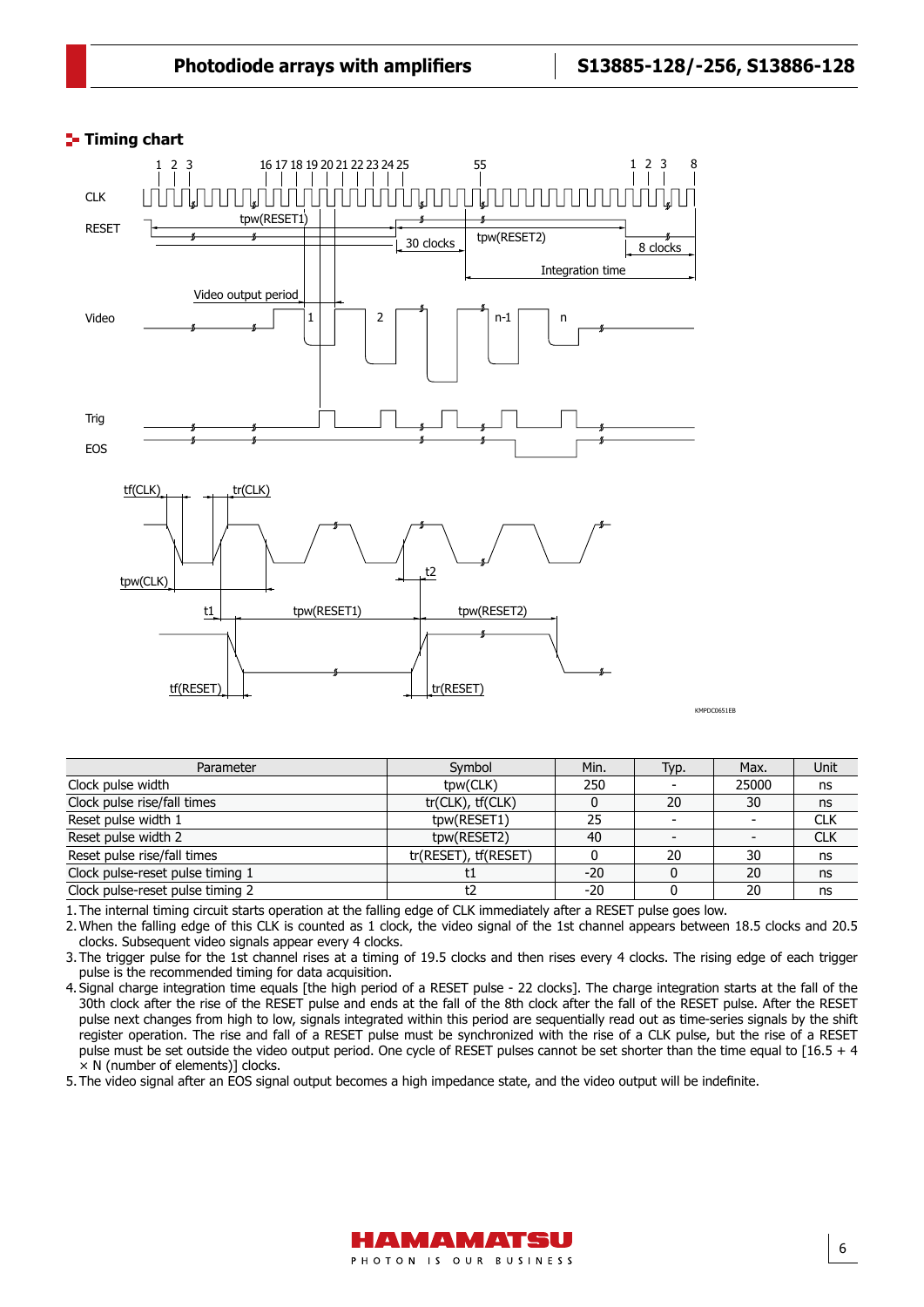7

KMPDA0616EA

KMPDA0615EA

# **<sup>1</sup>** Dimensional outlines (unit: mm)



Connector: PRECI-DIP DURTAL 800-10-012-20-001101

Dimensional outlines (S8865-256G, unit: mm) S13885-256 KMPDA0615EA  $51.2^{+0.2}_{-0}$ 34.02  $(26 \times)$  0.64 2.54 2.28  $P2.54 \times 12 = 30.48$ 1.2 6.9 6.0 O 2.54 10.0 (× 4) ϕ2.2 ₫ 25 1  $\blacksquare$  $\overline{a}$  $\overline{a}$  $\blacksquare$  $\blacksquare$  $\overline{a}$ Photosensitive  $\blacksquare$  $\blacksquare$  $40.0 \pm 0.15$ 2 26 40.0 ± 0.15 54 area  $\Box$  $\Box$ 6.6 ↔ € CMOS1 CMOS2 17.0 8.0\* c. 3.0  $5.6$  40.0 1.6 Photodiode 1 ch Signal processing IC chip

Direction of scan

Tolerance unless otherwise noted: ±0.2

\* Distance from board bottom to photosensitive area center

Board: G10 glass epoxy

Connector: JAE (Japan Aviation Electronics lndustry, Limited) PS-26PE-D4LT1-PN1

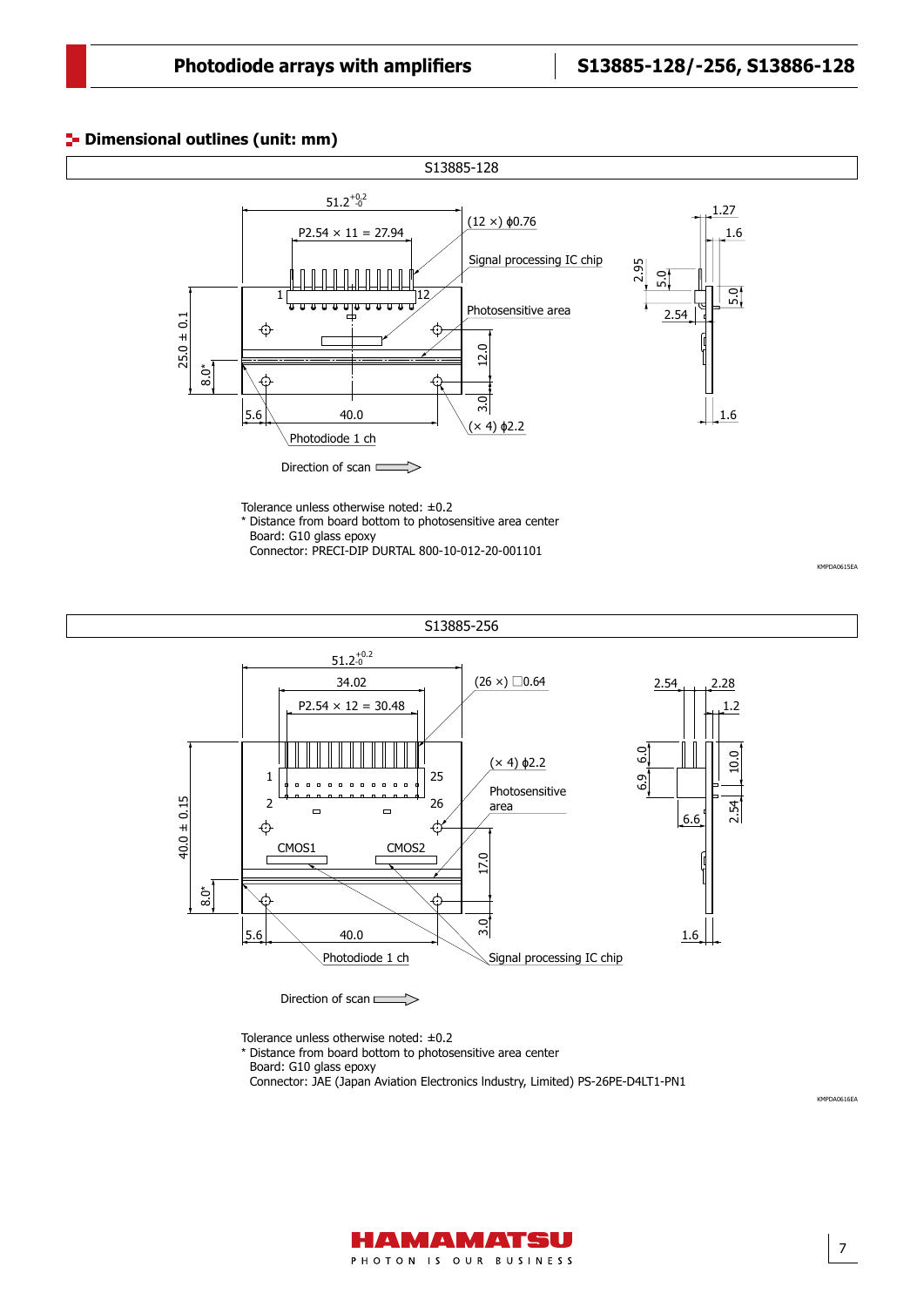# **Photodiode arrays with amplifiers S13885-128/-256, S13886-128**

Dimensional outline



Tolerance unless otherwise noted: ±0.2

\* Distance from board bottom to photosensitive area center

Board: G10 glass epoxy Connector: PRECI-DIP DURTAL 800-10-012-20-001101

KMPDA0617EA

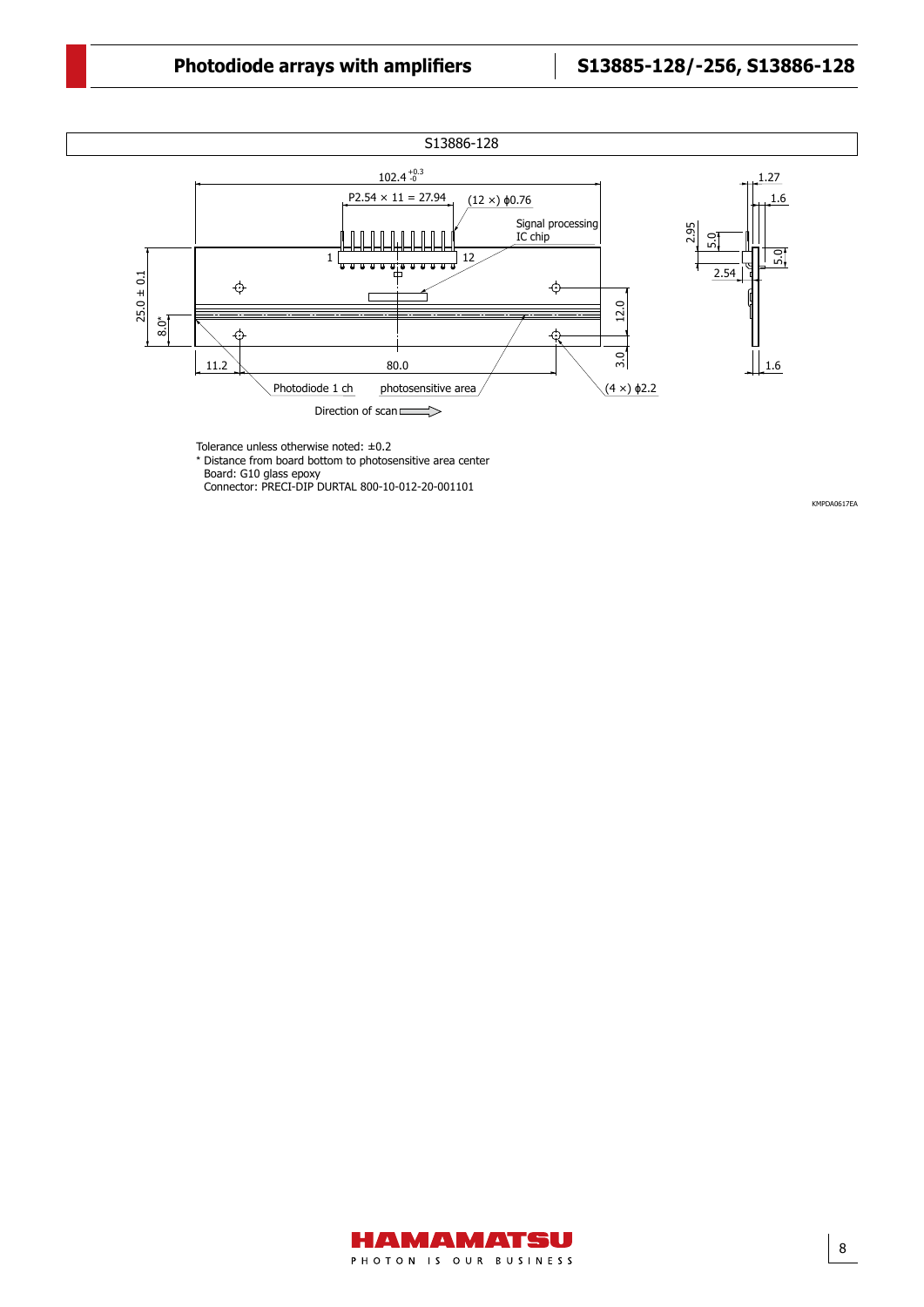# **Pin connections**

|         | S13885-128, S13886-128 |                                 |                                 |  |  |  |  |
|---------|------------------------|---------------------------------|---------------------------------|--|--|--|--|
|         |                        |                                 |                                 |  |  |  |  |
| Pin no. | Symbol                 | Name                            | <b>Note</b>                     |  |  |  |  |
|         | <b>RESET</b>           | Reset pulse                     | Pulse input                     |  |  |  |  |
| 2       | <b>CLK</b>             | Clock pulse                     | Pulse input                     |  |  |  |  |
| 3       | Trig                   | Trigger pulse                   | Positive-going pulse output     |  |  |  |  |
| 4       | <b>EXTSP</b>           | External start pulse            | Pulse input                     |  |  |  |  |
| 5       | <b>Vms</b>             | Master/slave selection voltage  | Voltage input                   |  |  |  |  |
| 6       | Vdd                    | Supply voltage                  | Voltage input                   |  |  |  |  |
| 7       | <b>GND</b>             | <b>Ground</b>                   |                                 |  |  |  |  |
| 8       | <b>EOS</b>             | End of scan                     | Negative-going pulse output     |  |  |  |  |
| 9       | Video                  | Video output                    | Negative-going output from Vref |  |  |  |  |
| 10      | Vref                   | Reference voltage               | Voltage input                   |  |  |  |  |
| 11      | Vgain                  | Gain selection terminal voltage | Voltage input                   |  |  |  |  |
| 12      | Vpd                    | Photodiode voltage              | Voltage input                   |  |  |  |  |

| S13885-256 |              |         |                   |                                |                                 |  |  |  |
|------------|--------------|---------|-------------------|--------------------------------|---------------------------------|--|--|--|
|            |              |         |                   |                                |                                 |  |  |  |
| Pin no.    | CMOS1        | Pin no. | CMOS <sub>2</sub> | Name                           | <b>Note</b>                     |  |  |  |
|            | Vpd          | 14      | Vpd               | Photodiode voltage             | Voltage input                   |  |  |  |
| 2          | <b>RESET</b> | 15      | <b>RESET</b>      | <b>Reset pulse</b>             | Pulse input                     |  |  |  |
| 3          | <b>CLK</b>   | 16      | <b>CLK</b>        | Clock pulse                    | Pulse input                     |  |  |  |
| 4          | Trig         | 17      | Trig              | Trigger pulse                  | Positive-going pulse output     |  |  |  |
| 5          | <b>EXTSP</b> | 18      | <b>EXTSP</b>      | External start pulse           | Pulse input                     |  |  |  |
| 6          | <b>Vms</b>   | 19      | <b>Vms</b>        | Master/slave selection voltage | Voltage input                   |  |  |  |
|            | Vdd          | 20      | Vdd               | Supply voltage                 | Voltage input                   |  |  |  |
| 8          | <b>GND</b>   | 21      | <b>GND</b>        | lGround                        |                                 |  |  |  |
| 9          | <b>EOS</b>   | 22      | <b>EOS</b>        | End of scan                    | Negative-going pulse output     |  |  |  |
| 10         | Video        | 23      | Video             | Video output                   | Negative-going output from Vref |  |  |  |
| 11         | Vref         | 24      | Vref              | Reference voltage              | Voltage input                   |  |  |  |
| 12         | Vgain        | 25      | Vgain             | Gain selection voltage         | Voltage input                   |  |  |  |
| 13         | Vpd          | 26      | Vpd               | Photodiode voltage             | Voltage input                   |  |  |  |

# **Gain selection terminal voltage setting**

Vdd: High gain (Cf=0.125 pF) GND: Low gain (Cf=0.25 pF)

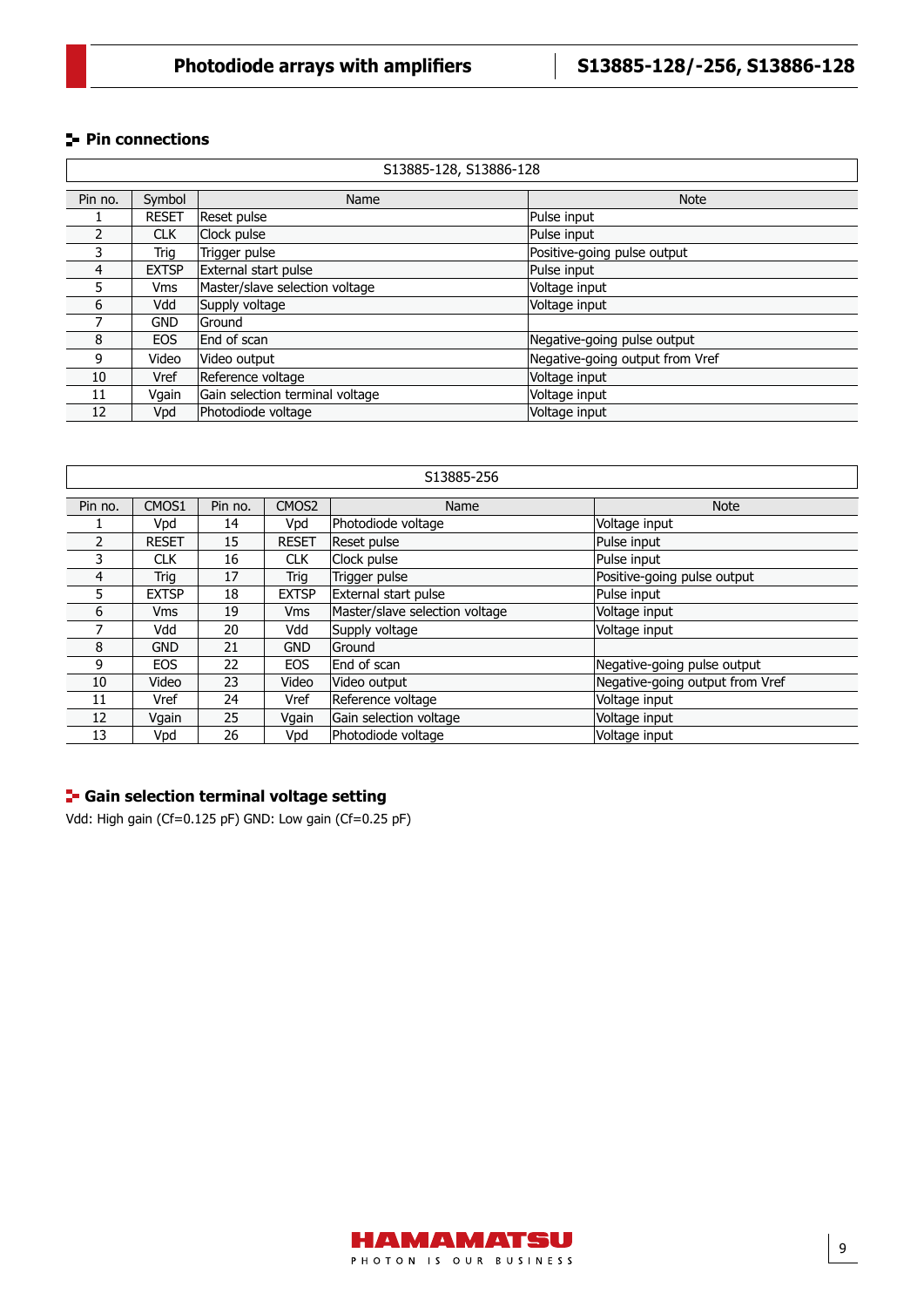#### **Setting for each readout method** Connection diagram

```
S13885-128, S13886-128
```
# Set to A in the table below in most cases.

To serially read out signals from two or more sensors linearly connected, set the 1st sensor to A and the 2nd or later sensors to B. The CLK and RESET pulses should be shared with each sensor and the video output terminal of each sensor connected together.

Connection example (parallel readout)



Note: When making a serial connection with two or more sensors or when connecting the sensor with a long cable, connect a highimpedance amplifier near the sensor if necessary.

| Setting | Readout method                                               | Vms |                                |
|---------|--------------------------------------------------------------|-----|--------------------------------|
|         | All stages of parallel readout, serial readout at 1st sensor | Vdd | Vdd                            |
|         | Serial readout at 2nd and later sensors                      | GND | Preceding sensor EOS is input. |

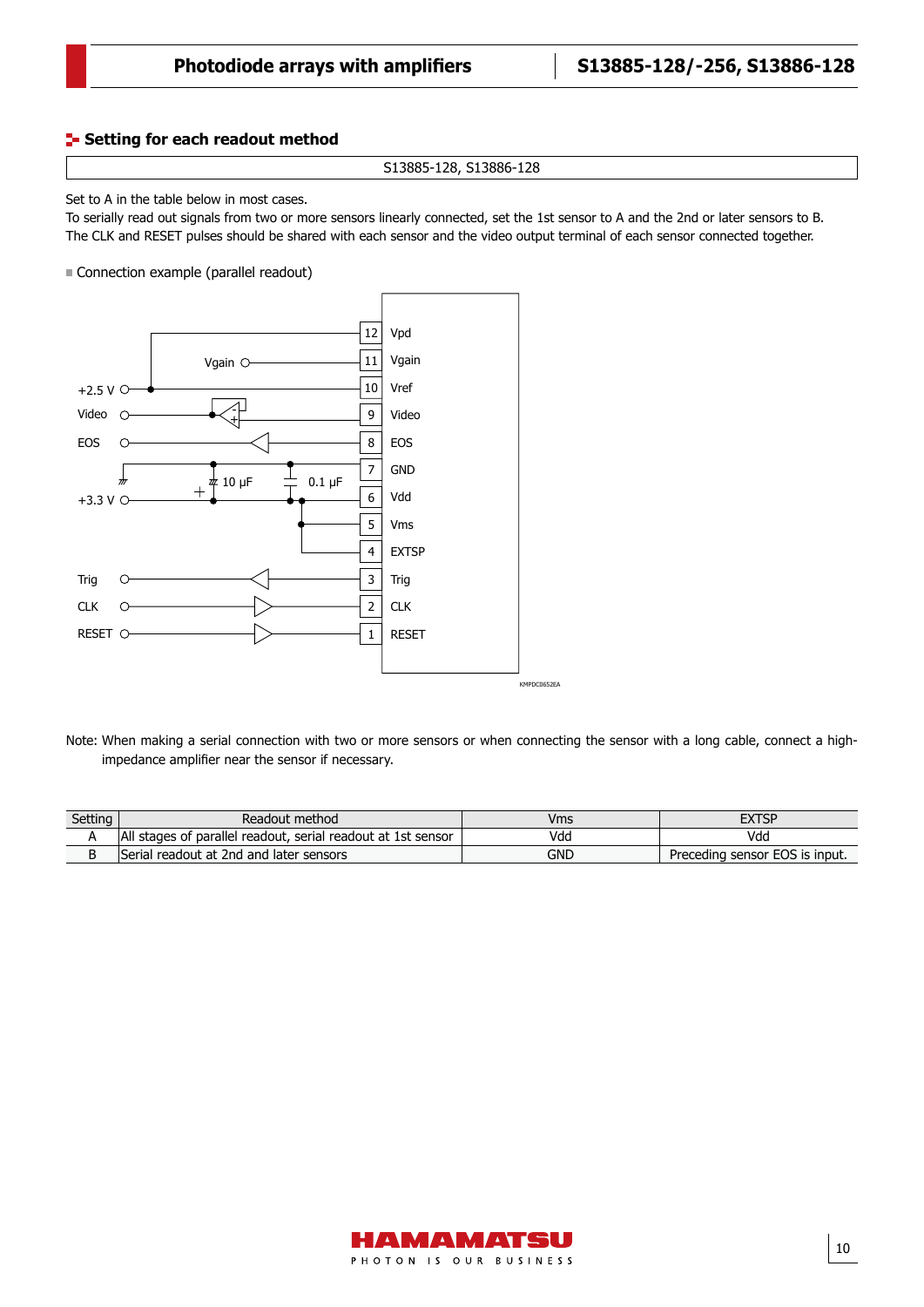### S13885-256

Signals of channels 1 through 128 are output from CMOS1, while signals of channels 129 through 256 are output from CMOS2. The following two readout methods are available.

### (1) Serial readout method

CMOS1 and CMOS2 are connected in serial and the signals of channels 1 through 256 are sequentially read out from one output line. Set CMOS1 as in "A" in the table below, and set CMOS2 as in "B". Use a common CLK for CMOS1 and CMOS2. Likewise, use a common RESET for CMOS1 and CMOS2. Connect the video output terminals to a single line.

### (2) Parallel readout method

128 channel signals are output in parallel respectively from the output lines of CMOS1 and CMOS2. Set both CMOS1 and CMOS2 as in "A" in the table below.

# Connection examples

# • Serial readout method





Note: When making a serial connection with two or more sensors or when connecting the sensor with a long cable, connect a highimpedance amplifier near the sensor if necessary.

| Setting | Vms | <b>FVTCP</b><br>∍<br>–∧'       |
|---------|-----|--------------------------------|
| . .     | Vda | Vda                            |
| ັ       | gnd | Preceding sensor EOS is input. |